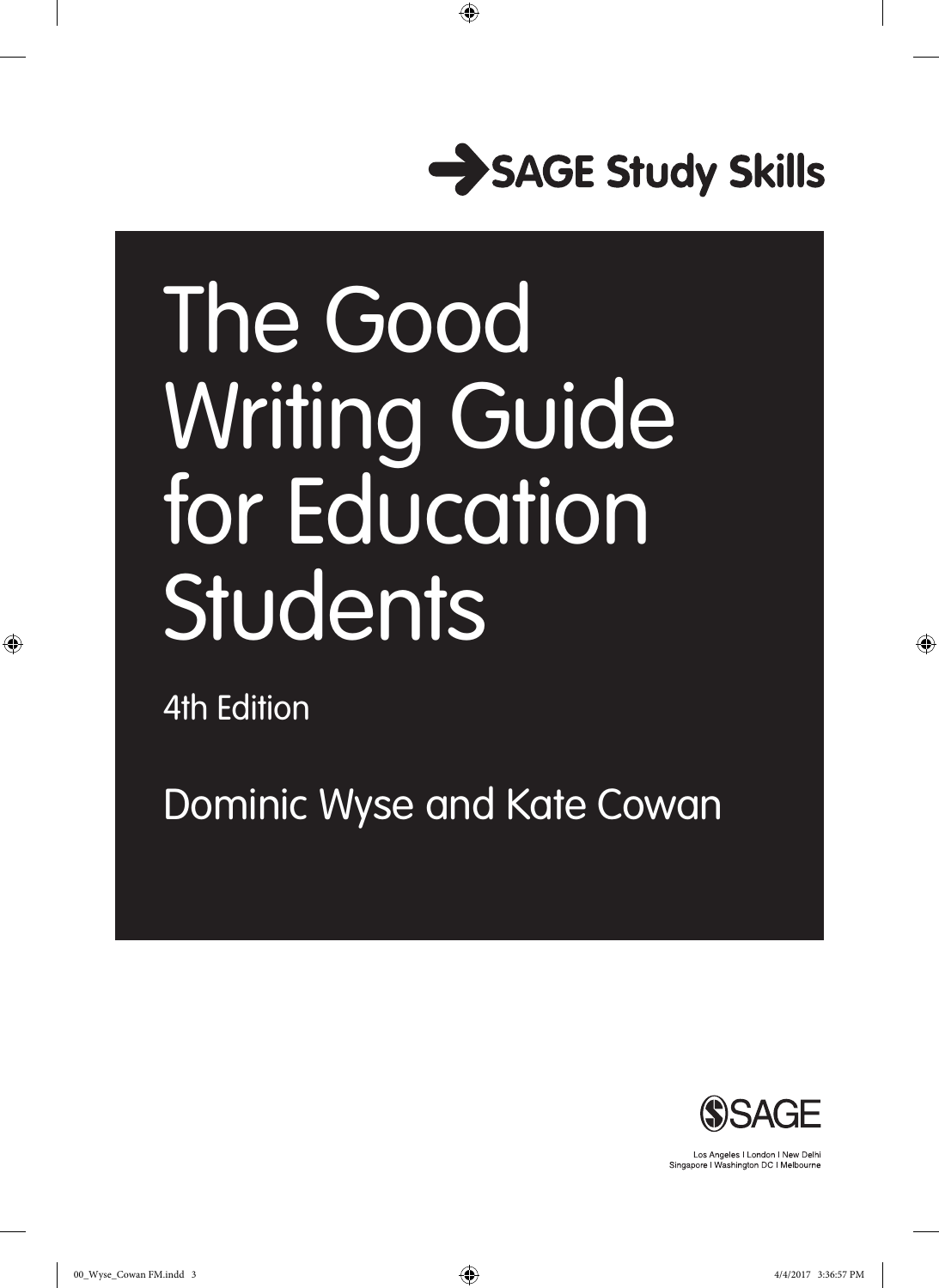

Los Angeles | London | New Delhi Singapore | Washington DC | Melbourne

SAGE Publications Ltd 1 Oliver's Yard 55 City Road London EC1Y 1SP

SAGE Publications Inc. 2455 Teller Road Thousand Oaks, California 91320

SAGE Publications India Pvt Ltd B 1/I 1 Mohan Cooperative Industrial Area Mathura Road New Delhi 110 044

SAGE Publications Asia-Pacific Pte Ltd 3 Church Street #10-04 Samsung Hub Singapore 049483

Associate editor: George Knowles Editorial assistant: Ruth Lily

Editor: Jude Bowen

⊕

Dominic Wyse and Kate Cowan 2017

 $\bigoplus$ 

First edition published 2006, reprinted 2007 Second edition published 2008, reprinted 2010 Third edition published 2012, reprinted 2014 This fourth edition first published 2017

Apart from any fair dealing for the purposes of research or private study, or criticism or review, as permitted under the Copyright, Designs and Patents Act, 1988, this publication may be reproduced, stored or transmitted in any form, or by any means, only with the prior permission in writing of the publishers, or in the case of reprographic reproduction, in accordance with the terms of licences issued by the Copyright Licensing Agency. Enquiries concerning reproduction outside those terms should be sent to the publishers.

**Library of Congress Control Number: 2016960686**

**British Library Cataloguing in Publication data**

A catalogue record for this book is available from the British Library

ISBN 978-1-4739-7566-8 ISBN 978-1-4739-7567-5 (pbk)

At SAGE we take sustainability seriously. Most of our products are printed in the UK using FSC papers and boards. When we print overseas we ensure sustainable papers are used as measured by the PREPS grading system. We undertake an annual audit to monitor our sustainability.

Production editor: Tom Bedford Copyeditor: Gemma Marren Proofreader: Andy Barter Indexer: Gary Kirby Marketing manager: Dilhara Attygalle Cover design: Sheila Tong Typeset by: C&M Digitals (P) Ltd, Chennai, India Printed in the UK

♠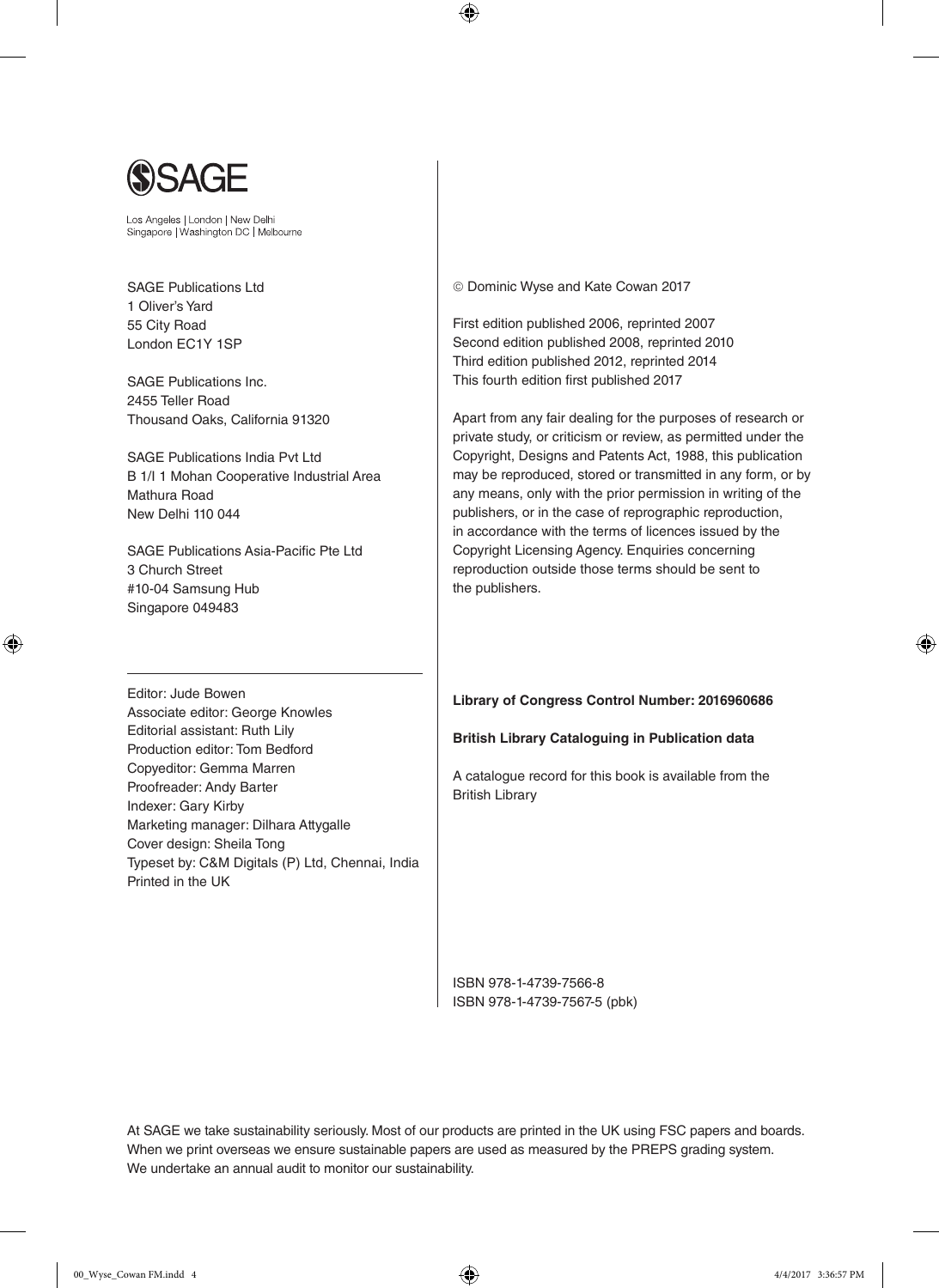# Reading Widely

**1**

 $\bigoplus$ 

# **Introduction**

The single most important thing that you can do to learn more and to improve the chances of success on your course is to read widely. In order to help you to do that, this chapter gives guidance on the qualities of the different kinds of texts that you will read and explains why some are likely to help more than others. The important concept of **peer review** is introduced in relation to internet texts, academic journals and books.

# **Key Topics**

⊕

- How to get started with reading
- How to identify useful academic literature
- How to refer to media articles

You may have heard stories about people with no previous experience suddenly writing a bestseller. One day they sit down and, without planning, write for about six weeks solid, until a book is complete. With very little effort, they become rich beyond their wildest dreams. Do not believe these stories! When you look into the background of any successful writer, there is a history of writing experience behind them. It may be that they kept a diary, or perhaps they wrote a travel journal for each holiday, or edited a school fanzine. Many writers begin with a lot of hard work getting one short story published in a magazine; some writers have experience as a journalist, a teacher, an academic or some other job that requires regular writing. Whatever their background, all professional

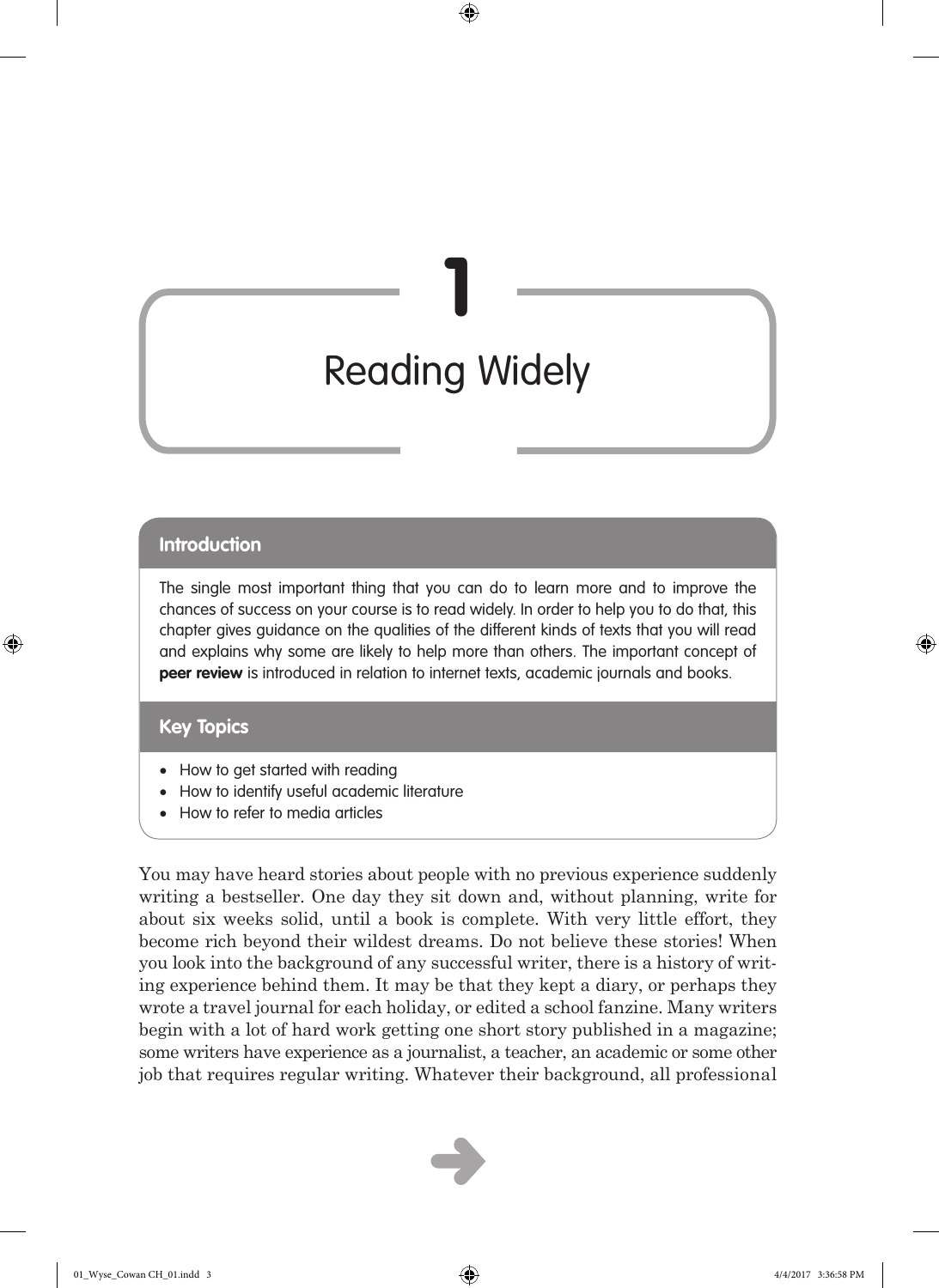writers succeed by very determined hard work, the ability to learn from their failures and the understanding that becoming a good writer takes time.

 $\textcircled{\scriptsize{*}}$ 

Thankfully, you do not have to become a professional writer in order to succeed on your course, however there are lessons that can be learned from these people. What all writers have in common is that they have practised the craft of writing. But just as important, they have read widely the kinds of texts that they intend to write. This shows us that if you want to write brilliant assignments, you need to read similar texts. Examples from previous years' students can be helpful but in particular you should read academic publications written by experts in your subject. This is the kind of writing that is the best model for your own.

As a student on a course, you read for four main reasons:

- 1. You read to learn more about your subject, sometimes called the **field**.
- 2. Texts contain the knowledge that you need as part of your course.
- 3. Texts give clues that can help you in your writing.
- 4. Wide reading results in greater success on your course.

The second and fourth points are related. Any formal course assessment is designed to assess the level of your understanding of a particular topic. The knowledge required for the highest levels of understanding is contained in published texts. Therefore, you have to read these texts and show that you have fully understood them to achieve the highest marks.

However, we want to emphasise the third point: you must learn to read like a writer. After you have read a text to understand more about your subject, read it again in a different way. Read it with questions like these in mind:

- Who is the writer's main audience?
- What issues has the writer chosen to cover?
- How does the writer organise the text?
- How do they use **subheadings**?
- What particular words and phrases do they use?
- How do they refer to other people's work?
- How do they build an argument?
- What makes the first **sentence**/first paragraph effective?
- How do they end the text?
- What kinds of texts are listed in the **reference list**; which ones shall I read next?

### **Top Tip**

Your understanding will be stronger if you read texts first hand for yourself (the **primary source**) rather than if you read another text (a **secondary source**) describing the primary source.

♠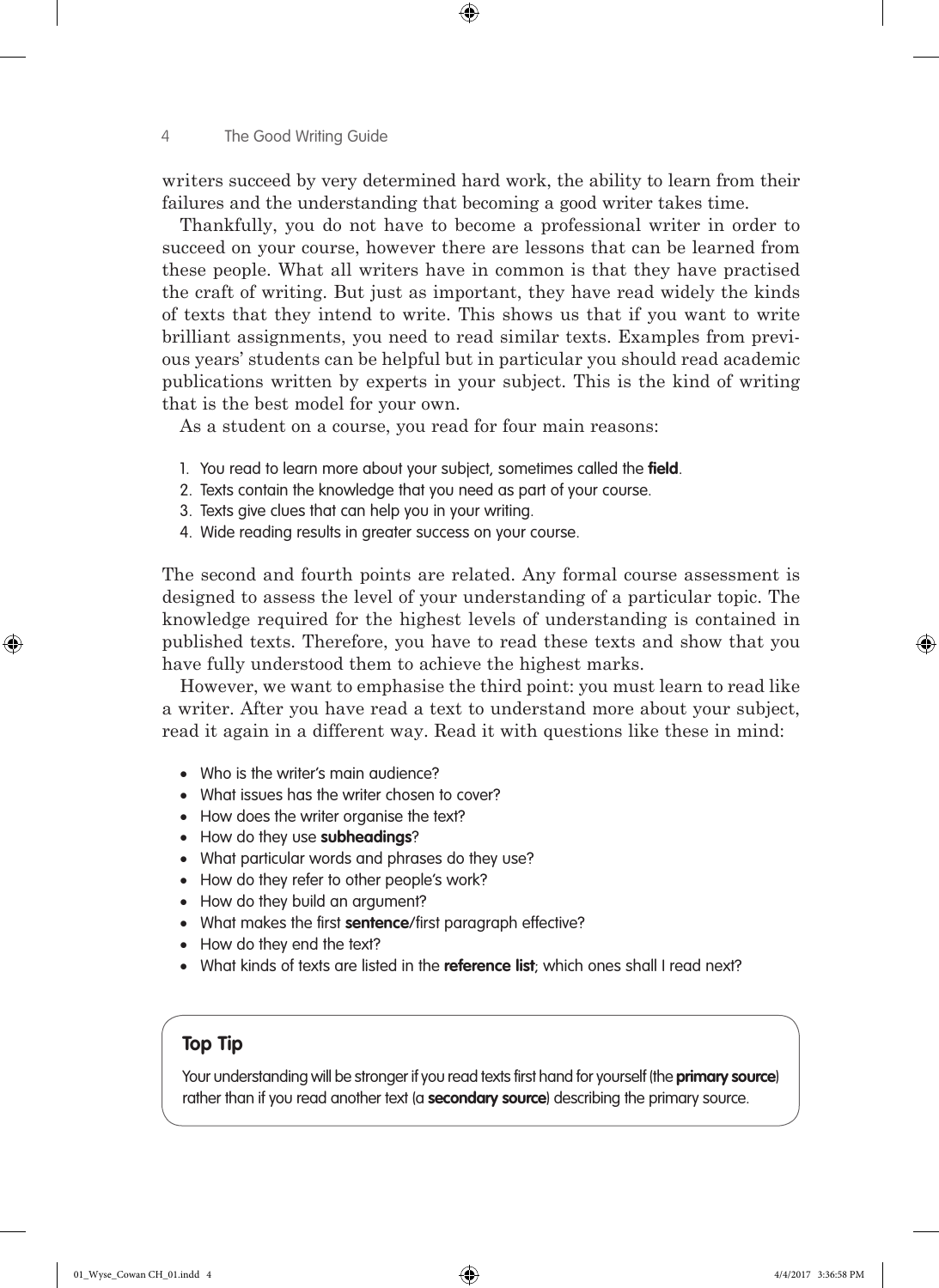The relevance of wide reading to essays and other academic assignments is perhaps more obvious than to assignments that focus on practical teaching and evaluation. You might question how wide reading improves these teaching evaluations. Your own views and reflections on your practical work are important, but you also need to challenge your opinions by comparing them with the opinions of others. Often, people who publish texts about education have taught for many years in a variety of settings so they are likely to have more experience to draw on than you. This means that they often understand the issues in greater depth. When you read and understand their work, you can benefit from their knowledge and will subsequently understand the subject in greater depth yourself.

 $\textcircled{\scriptsize{*}}$ 

# **Where to start your reading**

A tutor's reading list is a very useful place to start. If the list is good, it will be up to date and will recommend key texts that are at the appropriate level for you. Many universities make these available digitally as ebooks or as links to **papers** online. Although your tutor will recommend specific texts, the authors of these are likely to have published other texts that might be useful and this can provide a place to start your wider reading. You can do a library **search** under the author's name (see Chapter 2) to find other things that they have published. Another option, apart from books and papers, is searching online. But before you decide which kind of text to read, you need to understand about the qualities of different texts.

### **Key Fact**

⊕

A paper is an article published in an academic journal. Academic journals are scholarly publications focusing on a particular field or area of study, published on a regular basis (e.g. monthly, quarterly). Some papers are presented at academic conferences prior to publication.

The internet is a vast information resource which features the whole range of texts, including texts that are offensive, texts that are inaccurate, and other texts with a very high level of accurate and useful information. The main weakness of the internet is that it is much easier to publish a web page without having to go through a process which evaluates its quality. The process that many academic publications go through to ensure accuracy and quality is called peer review. For example, if an article is submitted to a journal that is peer-reviewed the article will first be briefly assessed by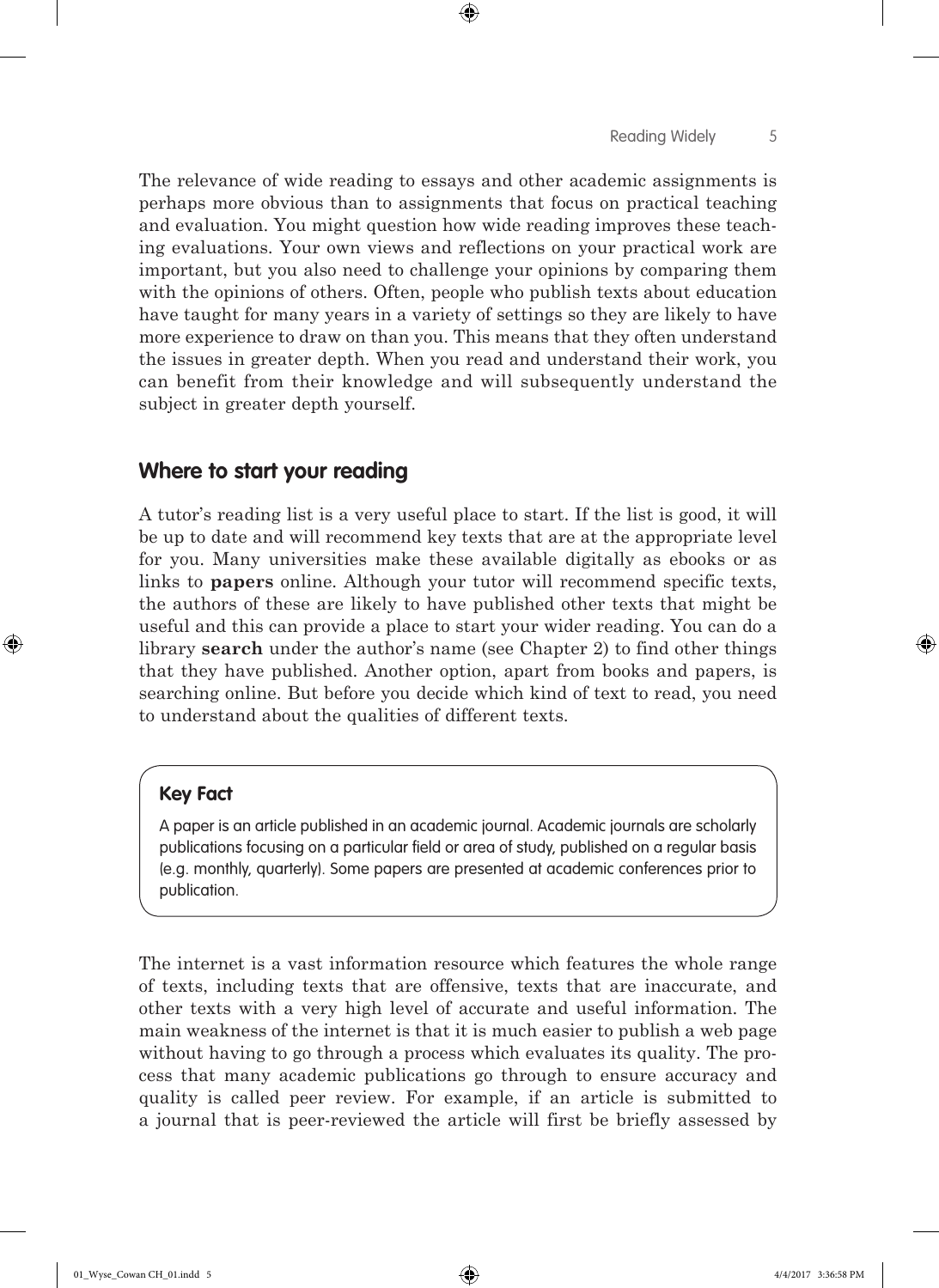the editor. Then, if generally suitable for the journal, it will be sent to two or more experts in the field who will read the article and write a report, indicating if they think it is good enough to be published. The editor or editors will then decide on the basis of the reports whether to publish. Ideally, this process should be "blind": in other words, the referees should not know who has written the paper (some journals even require references to the authors' own work in the reference list to be disguised or removed).

 $\textcircled{\scriptsize{*}}$ 

#### **Key Fact**

♠

Peer review is a process which involves experts evaluating documents such as journal articles to ensure that they are accurate, original and significant, and therefore worthy of publication.

The information available on the internet can be particularly useful when you are in the early stages of thinking about a topic. But even at this stage it is important that you are selective about the sites that you use. You need to find sites that are authoritative and trustworthy. Here is a list of the kinds of sites you might come across and some ways that you need to think about them:

- A site published by a single author. This might be the site of someone who is an enthusiast about the topic, and it can be fascinating and full of useful information. The problem is that there is no way of knowing how good the information is.
- A government site. This kind of site is very helpful when gathering information about current initiatives. The information about the government's own initiatives is likely to be accurate. Government sites very rarely feature criticisms of the government's own policies so you need other sources in order to develop your critical thinking about them.
- An independent organisation site. This can be very useful to compare with information on government sites. It is important that you find out what the organisation's purposes are because this will affect the information that they offer and the way they interpret this.
- Sites which summarise topics and provide links to other sites. These can be very useful but the quality of information varies. Wikipedia is fascinating in this regard. Wikipedia does have a peer-review process (anyone in the world!) but you don't know the expertise of the people doing the reviewing.
- Newspapers and other media sites. These are particularly valuable if the topic of your writing is the media itself or a contemporary issue which is the subject of popular debate. Reporting of research by media sites can be inaccurate and misleading so should be used to take you to original research reports rather than as a **citation**.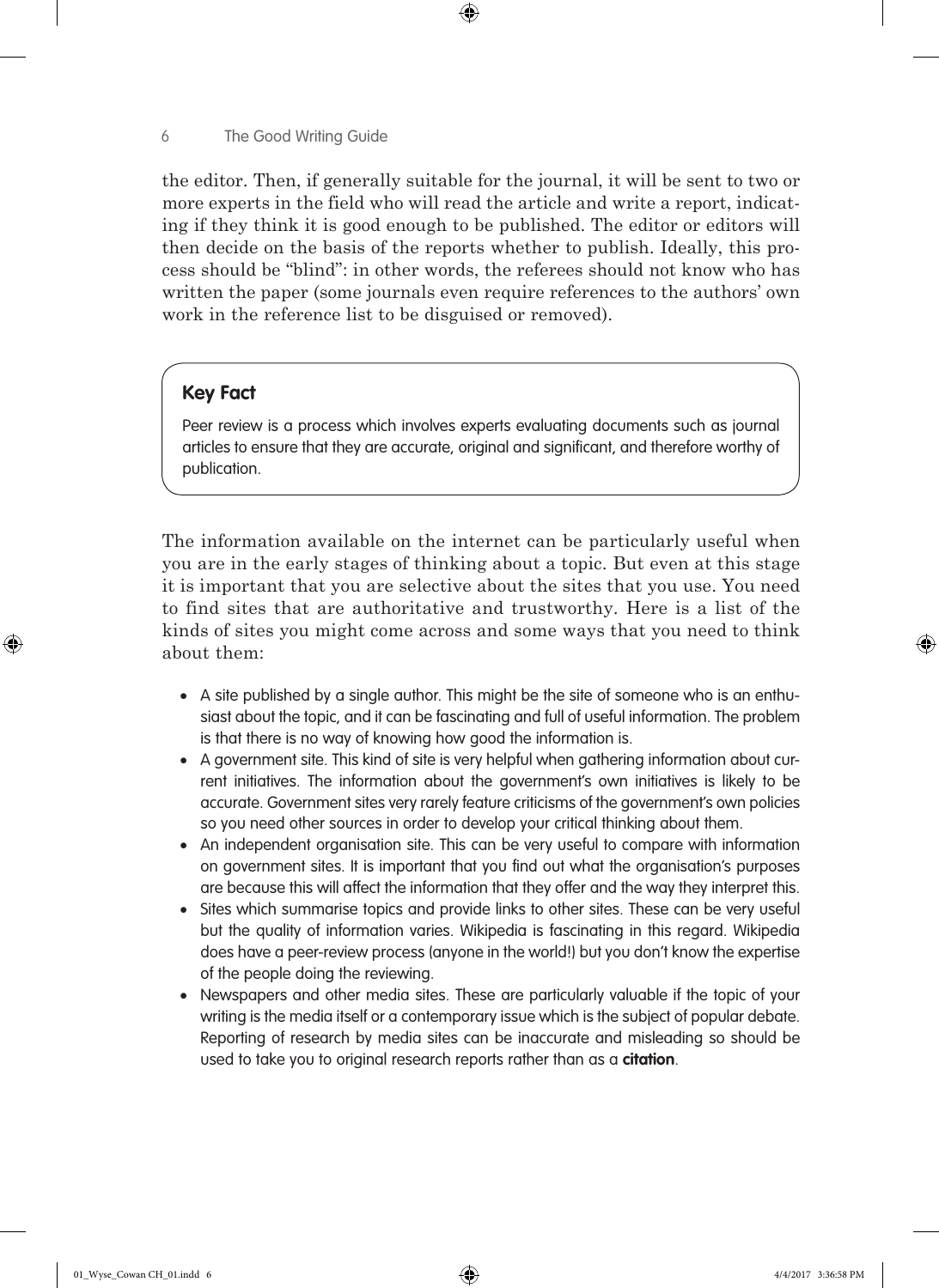The *Times Educational Supplement* (*TES*), which can be found online, is a good example of a potentially useful site. The *TES* website is a summary of current news in education and allows you to search for past articles. Let's say that you have been asked to carry out an assignment with the topic of assessment. On 5 July 2016, *TES* published an article about the government's assessment results which appears to show that only 53 per cent of pupils attained expected standards in Key Stage 2 tests. The *TES* article is helpful because it reports on the published test results and contextualises them with information about recent changes to the assessment system. The article makes the important point that the new tests appear to be much tougher, making it harder for children to achieve the "expected standards" rather than necessarily showing a fall in achievement. Although this news article has some useful information, it is still not as rigorous or reliable as a good academic journal article (as you will see in the section below on journals).

 $\textcircled{\scriptsize{*}}$ 

# **Top Tip**

⊕

Make sure you know the right way to refer to media articles:

Inappropriate: "Learner (2011) shows that middle-class parents are anxious about young children using technology." While this may or may not be true, the citation is to a journalist who wrote a newspaper article, not a researcher who has published evidence on the issue.

Appropriate: "The issue of parent anxiety towards young children using technology has been highlighted in the press in a recent *Guardian* newspaper article (Learner, 2011)." This comments on the way the newspaper covered the issue rather than using the newspaper as an authoritative source to support a point.

# **Journals**

Let's look at our topic of assessment from the perspective of a good research journal. Peter Tymms asked the question, "Are standards rising in English primary schools?" and published the answer to this question in an article in the highly regarded *British Educational Research Journal*. He concluded that independent measures showed that the gains in statutory test results (often called SATs) between 1995 and 2000 were not nearly as strong as some people were claiming (including the government) and that after 2000 there was no further progress (Tymms, 2004). The reason that you can have a higher level of confidence that this information is trustworthy is that the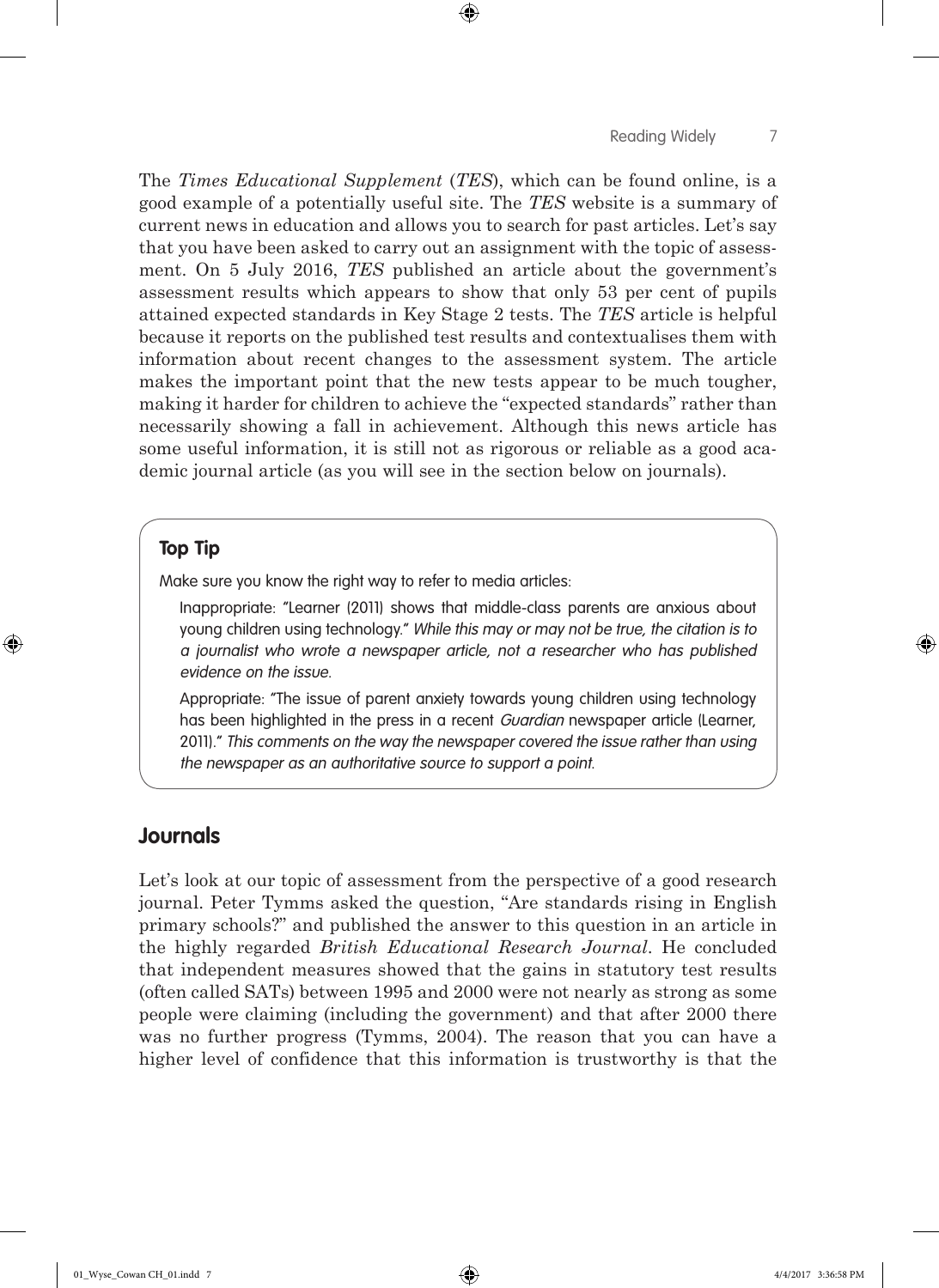whole article went through the peer-review process. Another indicator of the quality of this particular article is the way that the author draws upon a range of objective sources of evidence, such as the results from standardised tests of reading, writing and mathematics, as part of the argument.

⊕

But how do we know that the *British Educational Research Journal* is a good journal? In the past, we would only know this primarily by making a judgement about the quality of its articles over time. The people on the journal's editorial board, who are usually listed at the front or end of the journal, are also an important indicator of the quality. Another indicator is that journals that are international in character normally have a high level of writing. But how do you know if a journal is international? In recent years, another indicator of journal quality has become more prominent. There are now companies who monitor the number of times that people refer to different articles (these are called citations – see Chapter 7). Calculations are then made about the rank order of journals in terms of the number of citations that have been made to the articles in them: the rank order is published in reports. Here is a list of some of the journals in the UK that usually feature in the reports:

- *Teaching and Teacher Education*
- *British Educational Research Journal*
- *British Journal of the Sociology of Education*
- *British Journal of Educational Technology*
- *Gender and Education*

⊕

- *Educational Research* (UK)
- *Journal of Curriculum Studies*
- *Oxford Review of Education*
- *Educational Studies*
- *British Journal of Educational Studies*

As with all league tables, things are not quite as simple as the list implies. In fact, there are various complications that have to be considered.

The list above reflects journals based in the UK in order of the total number of citations. But there are other categories that can be used to sort the journals, such as impact factor, which is the average number of times articles from the journal published in the past two years have been cited in the year of the journal citation report. Another problem is that some subject journals, such as for drama, are not featured in the list. Journals about the teaching and learning of reading, writing, mathematics and science are included because so many people are researching those areas. Even if a journal has a higher number of citations than another journal in the list, it may not be included if that field of study is judged by the company who publishes the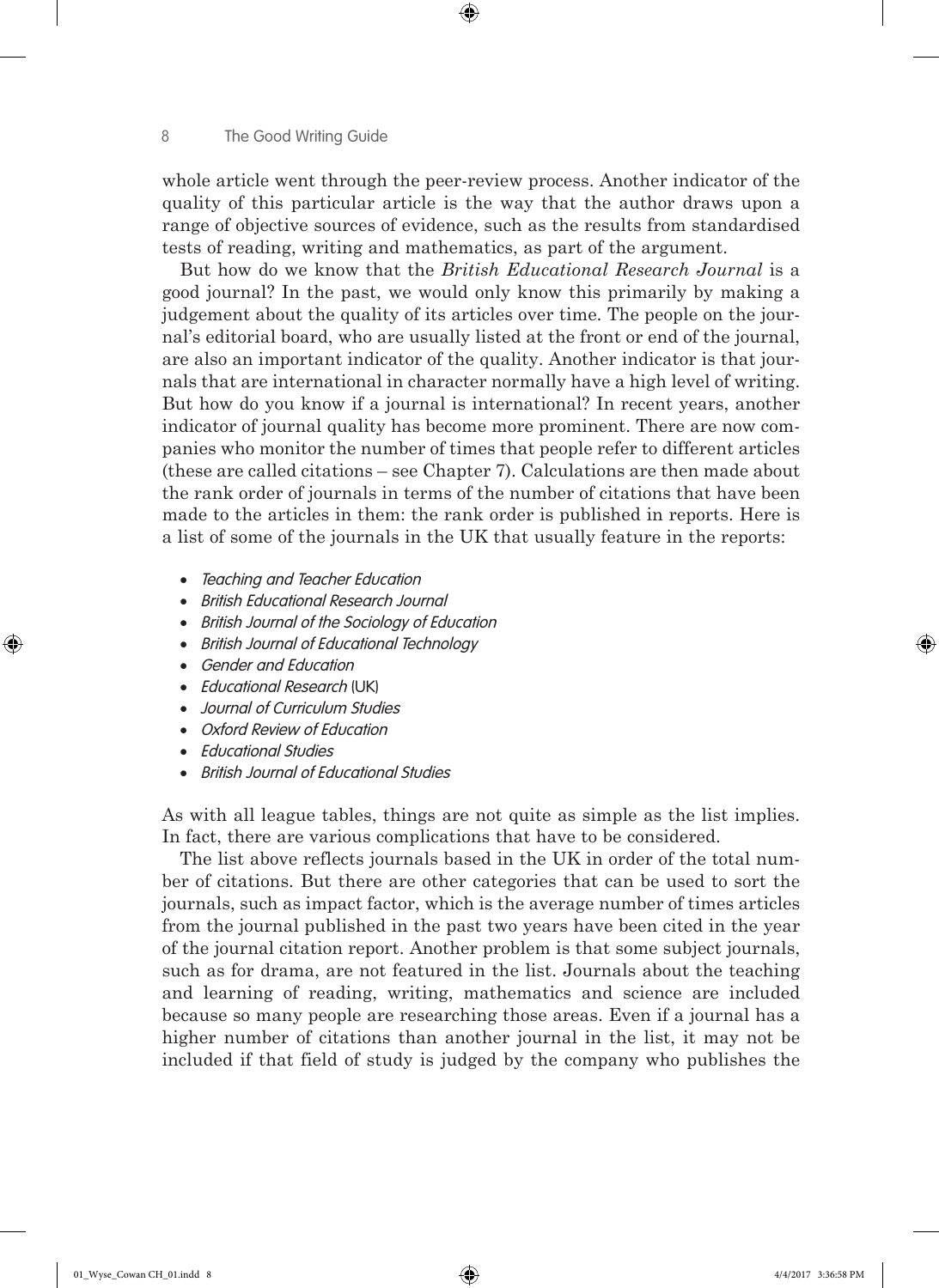reports to be well represented. And the final issue is that there tend to be a lot of American journals. In part, this is because there are many excellent American journals but it is also because America has large numbers of researchers who are likely to know their own journals better than others. Partly as a result of these and other issues, different kinds of lists have been developed, for example Scopus (www.info.sciverse.com/scopus/access). These kinds of lists are one possible source to help you decide which are the better journals when trying to decide which reading to prioritise.

 $\textcircled{\scriptsize{*}}$ 

Reading and citing the most appropriate journal articles is useful at all stages of higher education but is particularly important at master's degree level and beyond. However, although the *British Educational Research Journal* is excellent, it is unlikely to be the place where you will start your reading because the articles are written at the level of professional researchers and academics. Peerreviewed journals differ in the level of writing and the nature of their peer-review procedures. For example, the journal *Education 3–13* is also peer-reviewed, but not in the same way that the *British Educational Research Journal* is. It also tends to cover more professional topics and is written in a way that you will probably find easier to read in the early stages of your course.

# **Books**

⊕

The better journals explain the way that they peer-review articles as part of their "information for contributors", and this is how we know that they are peer-reviewed. For books, things are a little more complicated. Most education publishers require authors to prepare a proposal for a book (and often a sample chapter) which is then sent to referees. The proposal is sent, not the complete text of the book. This means that what the author writes in the book, if it is published, may not be peer-reviewed. Some publishers do send complete texts to be peer-reviewed and the author then has to respond to any suggested changes. But it is very difficult for you to know which publishers are the most rigorous. In addition to academic peer-reviewers, publishers of books also use likely readers of the book as peer-reviewers, such as teachers. Professionals bring a different kind of review that in general will focus more on the relevance of the book to professional practice.

Books can be very useful because they give the author space to cover a wider range of topics in great depth. This means that a really good recently published book can give you a very good overview of the field and an up-todate reference list. This can be a very useful starting point for your reading, although locating such a book is not always easy.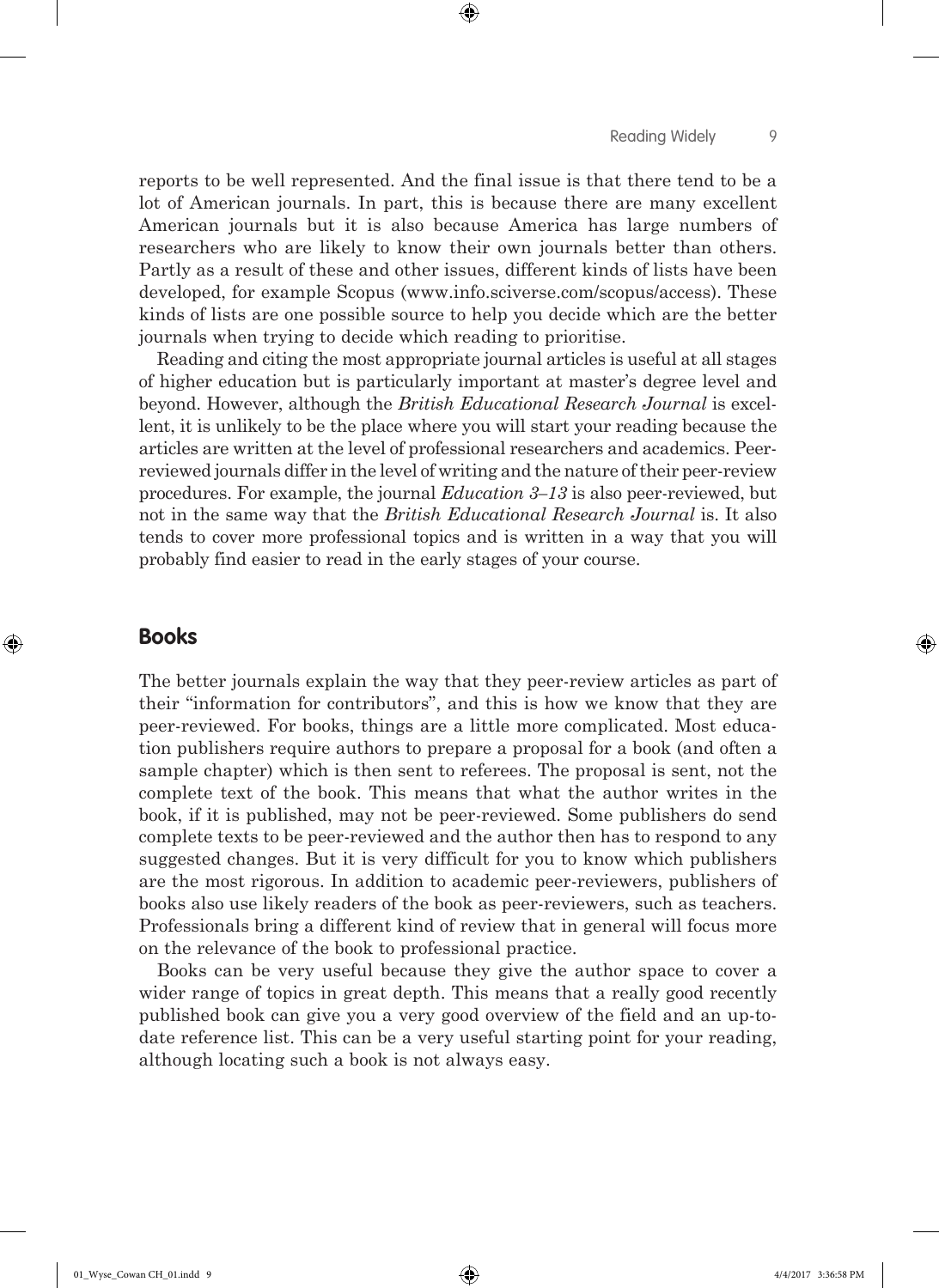# **Key Fact**

A field is an area of study.

The word **handbook** when used as part of the title for an academic book can be important. The word has a different meaning from the everyday idea of a handy book. A really good academic handbook is typically international in scope so it will have contributors from around the world who are experts in the field. It also attempts to be comprehensive in order to establish a clear picture of the field at a particular moment in time. These books are usually edited collections, meaning that an editor or editors will have invited contributors to send in a chapter. The editors will then offer comments about the chapter to encourage the contributor to improve it and to ensure it fits well with the aims of the book. The editors and the contributors will already have a track record in the field and will usually have published widely so you can have more confidence that this kind of book is academically rigorous.

 $\bigoplus$ 

#### **Top Tip**

⊕

Work towards using high quality journal articles in addition to books to support the points in your assignments.

If you find that some articles and books seem to be very difficult to understand at first, don't worry. Part of the process of learning is the growing ability to cope with more and more demanding texts. When Dominic started work on his master's degree he was advised to read research methodology articles. At first, it was as if some of the articles were written in a completely different language because they seemed very difficult to understand. In a way, you could say that they *are* written in a different language. The highest levels of writing in a subject use short key phrases to summarise complex ideas. The writers assume that their audience has knowledge of the field and so will not need certain things explained. In other words, all subjects have **jargon***.* When you see the word "jargon", you probably think about it negatively as something that people use just to sound good. It is true that jargon can be used sloppily. But when used well, it saves writers having to explain particular concepts in full and at length.

 $\bigoplus$